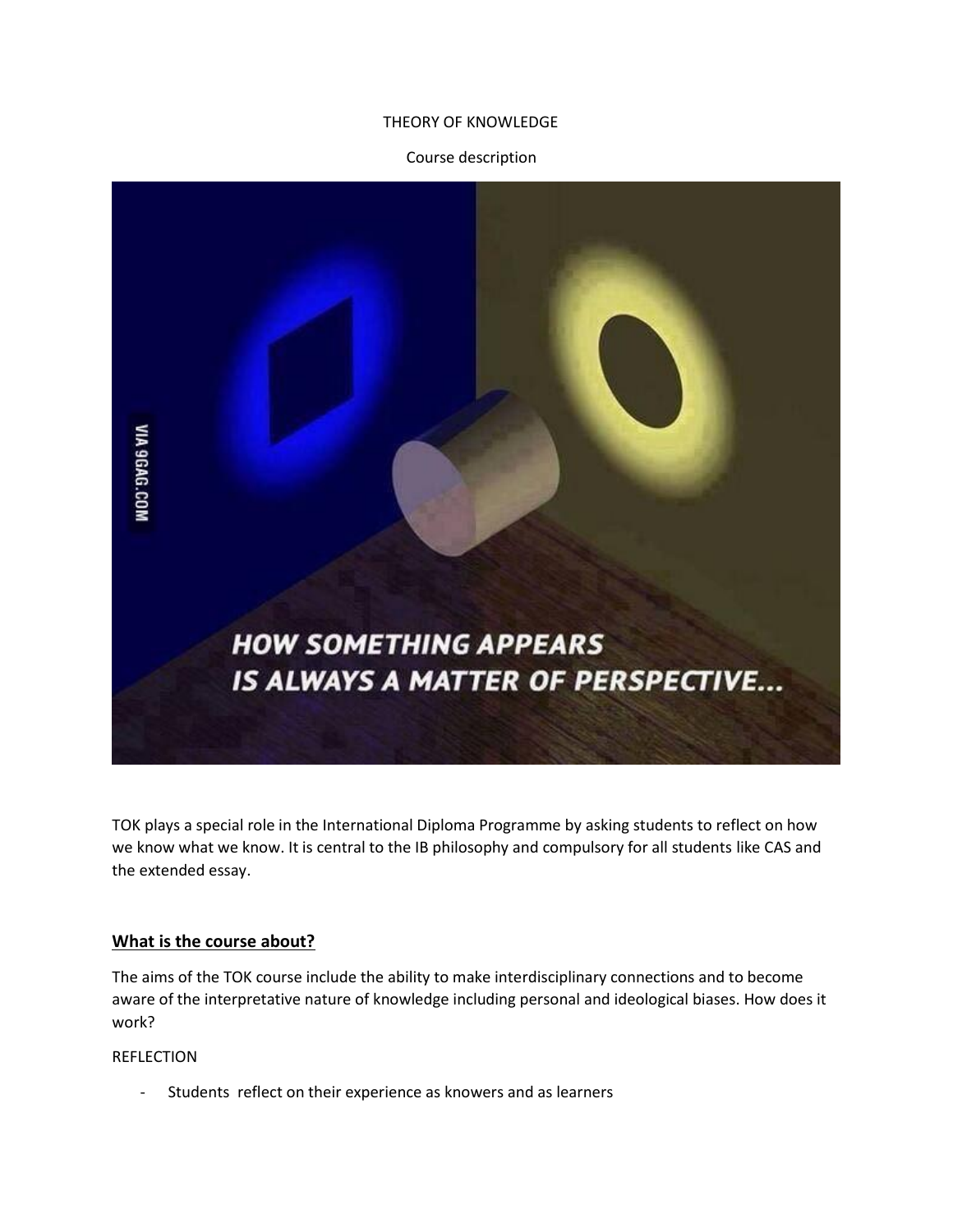- Students make connections between academic disciplines

## **PERSPECTIVES**

- Students appreciate the diversity of ways of thinking and living
- Students take an interest in individuals and communities

### APPRECIATION

- Students develop a fascination with the richness of knowledge as a human endeavour
- Students understand the empowerment that follows from reflecting upon it

## NUTS AND BOLTS

- Students develop awareness of how knowledge is acquired, critically examined and evaluated by communities and individuals

-

## RESPONSE

- Students place TOK in context of IB educational goals
- Students respect and appreciate cultural, political, religious, theoretical and other perspectives
- Students connect shared knowledge or personal knowledge with knowledge questions

# **How is the course structured?**

In the first year we explore ways of knowing and areas of knowledge. They are mathematics, the natural sciences, the human sciences, the arts, ethics, religious knowledge systems.

In the second year we will look at indigenous knowledge systems.

# Assessments

In the first year students will learn how to make presentations and how to formulate knowledge questions.

In the second year students will learn how to write essays and will prepare for their internal assessment and their external assessments.

# **What are ways of knowing?**

The IB course uses 8 ways of knowing which lead to knowledge. They are:

Sense perception, reason, language, emotion, intuition, faith, memory and imagination. Some are used more than others depending on context and the areas of knowledge studied.

# **What are the areas of knowledge?**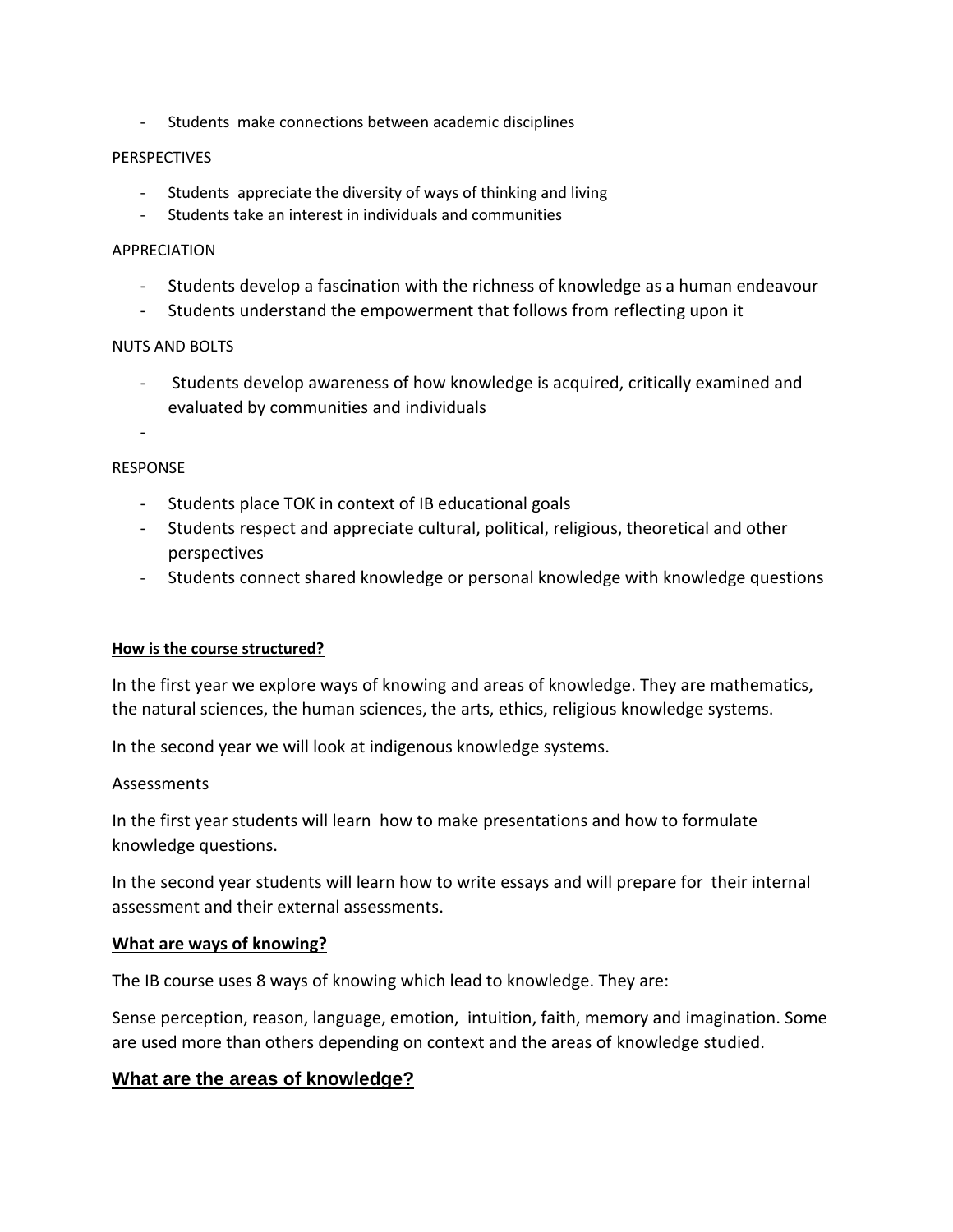The TOK course distinguishes between eight AOKs:

- mathematics
- natural sciences
- human sciences
- history
- the arts
- ethics
- religious knowledge systems
- indigenous knowledge systems.

# **What is a successful TOK course?**

A successful TOK course

- Ensures that students understand and are prepared for assessment tasks;
- Has a structure that is clear to students;
- Is student centred
- Ensures that students understand the purpose of TOK and its central role in the DP;
- Encourages students continually to apply the TOK thinking skills process to discussions of examples, themes and areas of knowledge and ways of knowing;
- Allows the teacher model critical thinking, thoughtful enquiry and curiosity;
- Ensures that students are taught how to approach a TOK title.

# **What materials will I need**?

Students will need:

.

- To have a folder to take notes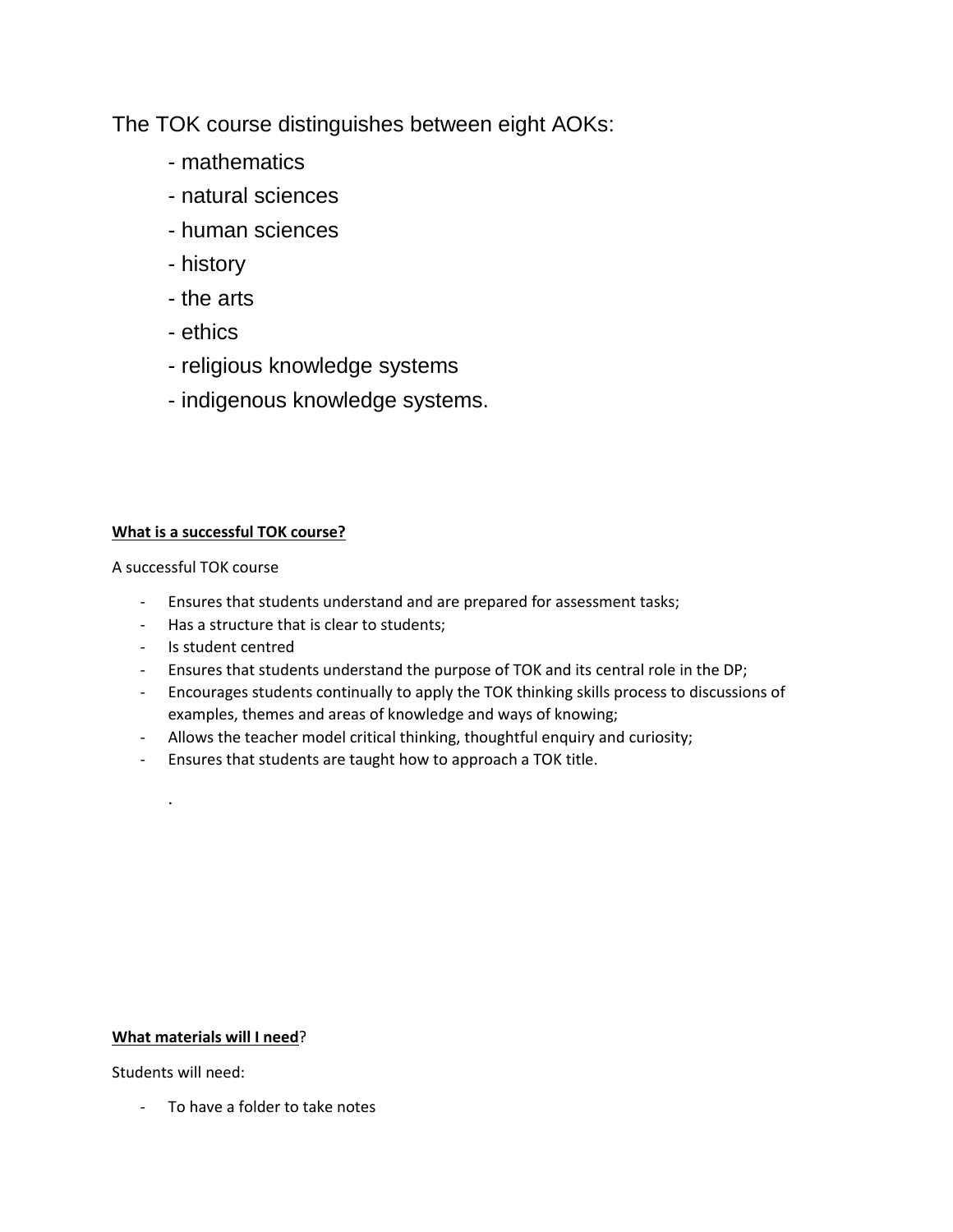- To be involved in the classroom
- To have an enquiring mind

## **What Will students learn?**

Students will understand the purpose of TOK and its central role in the DP. Students will learn to prepare for assessment tasks and will build on their own experience and become independent thinker. Students will learn to appreciate the perspectives and values of others and will develop habits of mind that come from considering other perspectives. Students will learn how to write a TOK essay and how to unpack an essay title. Students will learn to formulate knowledge questions for their presentation.

#### **What are knowledge questions**?

They are open questions about knowledge. They are open in the sense that there are a number of plausible answers to it. Knowledge questions are about knowledge and are not questions of knowledge themselves. They focus on ways of knowing and knowledge frameworks.

### What is not a TOK knowledge question?

What is the atomic mass of Hydrogen? It is not a TOK knowledge question: it has a definite answer. What makes knowledge questions controversial is that they often depend crucially on the contested understanding of one or other key idea leaving room for disagreement.

Is Rembrandt a better painter than Maxfield Parrish? It is not a TOK knowledge question since it is not specifically about knowledge.

### Knowledge questions in TOK:

What sort of knowledge, if any, is expressed by an artwork?

How can we know how reliable DNA evidence is in criminal trials?

What methods of advertising do advertisers use to manipulate the beliefs of consumers?

How do we know to what extend we can rely upon expert witnesses in murder trials?

Do non-rational elements help shape one's judgements of the reliability of others?

How could we know if it is right to give equal pay to male and female football stars given that there is more interest in the male game?

How could the claims of homeopathy be definitively tested?

What evidence establishes guilt 'beyond reasonable doubt' in a murder trial?

How can we assess the reliability of two historical accounts of the Falklands/Malvinas conflict?

To what extent is it legitimate to use statistical techniques to estimate population sizes of woodland insects?

#### Possible presentation topics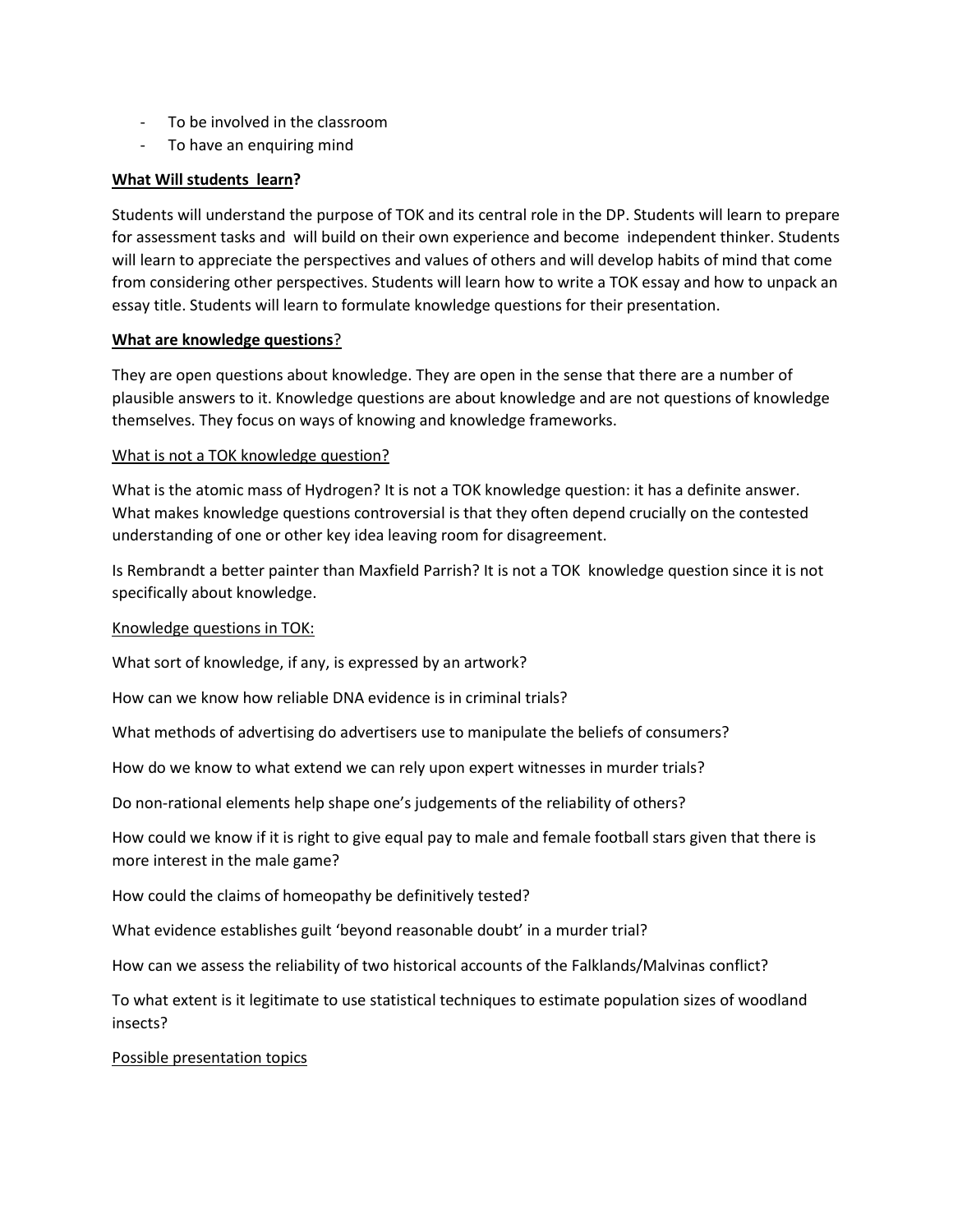- Items pertaining to the local community, school area or country which have practical consequences;
	- How do we know the social benefits and disadvantages of building a new factory in the locality?
- Conflicts between two groups of a political, social, psychological or economic nature: What can be said about the role of values in the dispute? What are the strengths and weaknesses of different ways of knowing employed in the conflict?
- Sciences or arts: how can the truth of the knowledge claim be decided? Is there any weakness in the support of the claim?

### **How is the course assessed**?

The course is assessed through an oral presentation and a 1 600 word essay

Students have to choose one essay title from a list of six 'prescribe titles' which are set by the IB.



MyIB and TSM

TOK presentation assessment instrument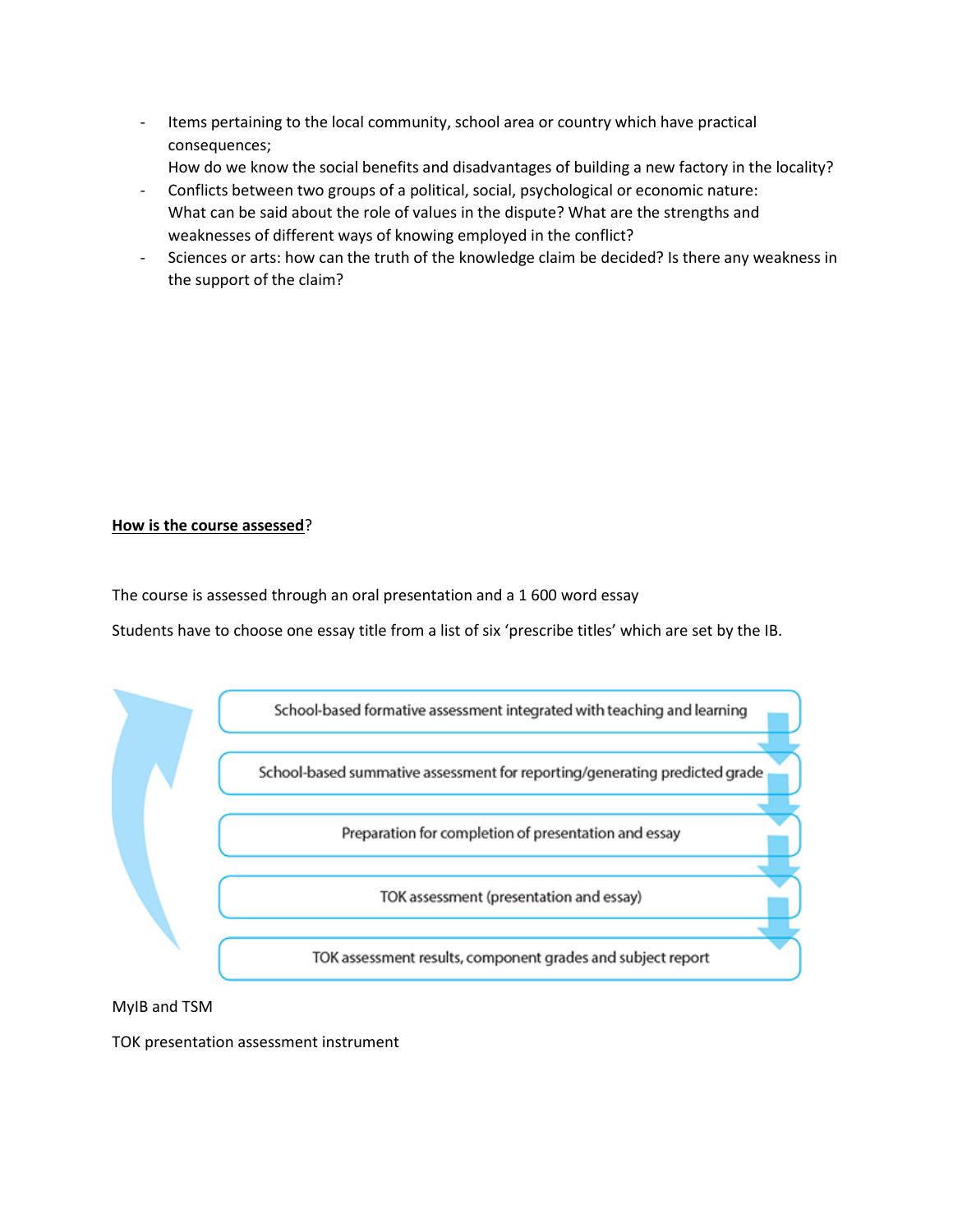# **In what ways the syllabus promotes the attributes of the IB learner profile?**

- Reflective: this is the essence of the TOK; the knower reflects on his/her own beliefs and examines his or her traditions;
- Balanced: the TOK knower seeks a balance between thought and action, between verbal knowledge and practical experience.
- Risk-taker: the TOK learner is an intellectual risk-taker: this means that she/he is prepared to take on the unknown and shows a readiness to learn and adapt to new and unfamiliar situations;
- Caring: the TOK knower seeks to think in a way that takes into account the interests of others and of the environment around him/her.
- Open-minded: The TOK learner appreciates the perspectives and values of groups other than her/his own and develops habits of mind that come from considering other perspectives.
- Enquirers: Enquiry forces the learner to become an independent thinker.
- Knowledgeable: The knower acquires a broad base of knowledge across the subject disciplines and in practical experience outside the classroom.
- Thinkers: the knower seeks to be active, reasoning, creative and ethical in his/her decision-making.
- Communicators: the knower realises that the enterprise of knowledge is often collaborative; there is a need for communicating and expressing ideas clearly.
- Principled: the knower seeks to understand and respect others. He/she understands the meaning of ethical responsibilities and conduct.

# **What is the relationship between TOK and CAS?**

TOK, the EE and CAS are central to the IB philosophy and there are links and relationships between them. They are committed to the principle of developing the whole person and support the IB continuum of education and the learner profile. Opportunities will be given to students to have conversations with others from different backgrounds and different viewpoints, therefore challenging their own values.

Example of projects linking CAS and TOK: Mode United Nations

# **What TOK resources will students use?**

Here are some examples:

- Articles from journals like: The Economist The New Scientist Philosophy Talk
- TED.com
- Radio Lab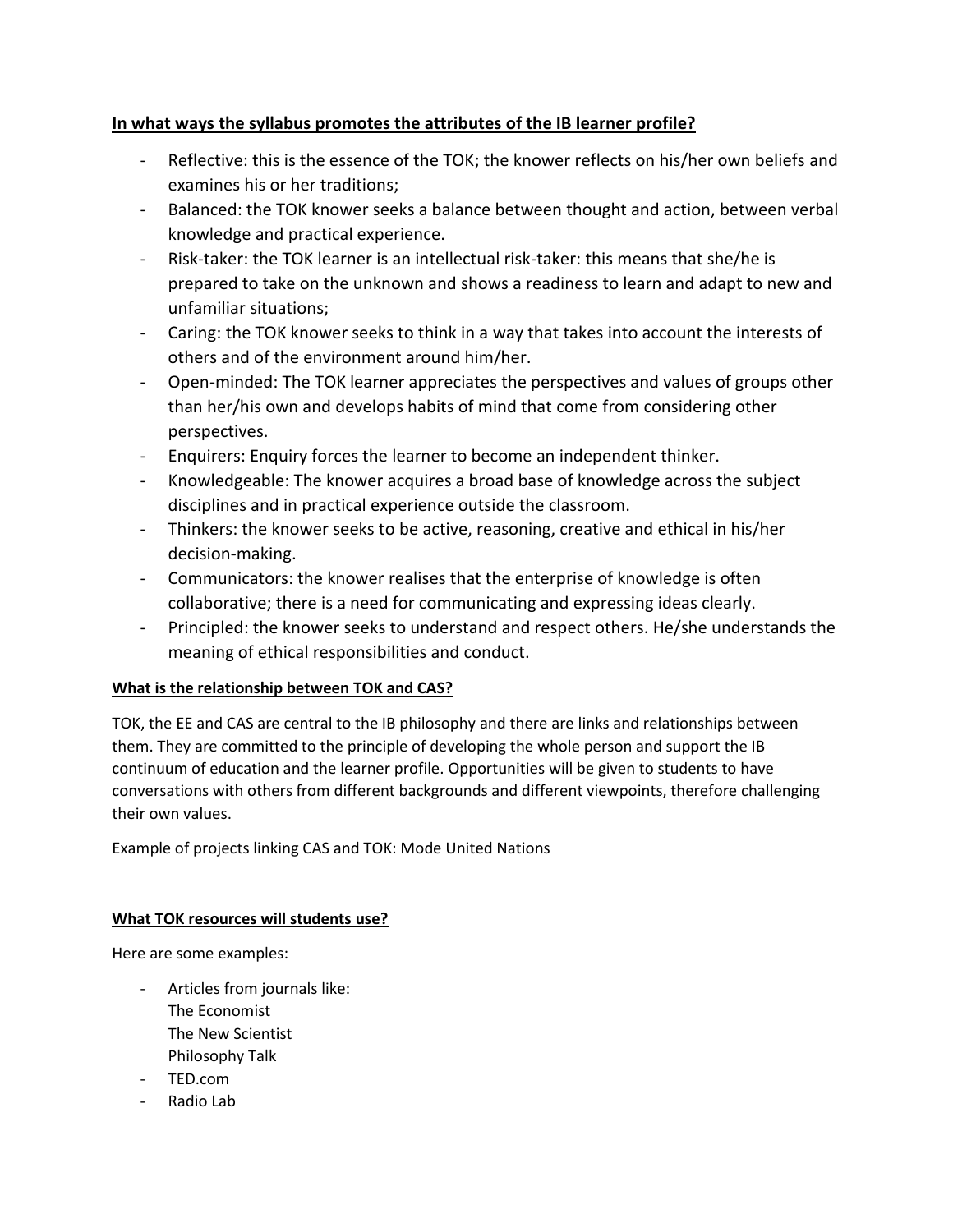- Own experience
- Examples from other disciplines
- Websites:

Spiked, Edge, Arts and Letters Daily, Science online, Ethics update for example.

# **How is collaboration built at BISC**?

Here are examples of effective collaboration at BISC:

- Subject teachers are informed of opportunities to link Topics in their subjects with TOK topics and themes;
- Subject teachers and members of the school community are invited to TOK lessons to support the learning experience;
- IB meetings provide opportunities to build an understanding of skills needed in TOK;
- The TOK teacher has informal discussions with subjects teachers to encourage collaboration;
- Teachers are informed of the TOK titles to subject teachers so that they participate in the TOK experience and become familiar with it;
- Teachers are invited to the TOK presentations;

# **How are challenges overcome?**

Subject teachers and guests are empowered through informal TOK discussions and attending TOK presentations or TOK lessons. The TOK core element is demystified by telling subject teachers that they do not have to teach TOK and they can collaborate by:

- Using the TOK references in their subject guides;
- Encouraging students to ask enquiry questions in class;
- Highlighting assumptions and biases in arguments;

# **How does the TOK teacher share her professional development with other teachers**?

This is made possible by sharing ideas from workshops and updating teachers on how the materials from a course can be a catalyst for ideas using subject teachers' own creative thinking and context in the classroom.

How does the course encourage international-mindedness?

Students are encouraged look at different perspectives and to be aware that there are multiple perspectives on a knowledge issue. The exploration of issues of a local and global significance encourages students to examine different perspectives.